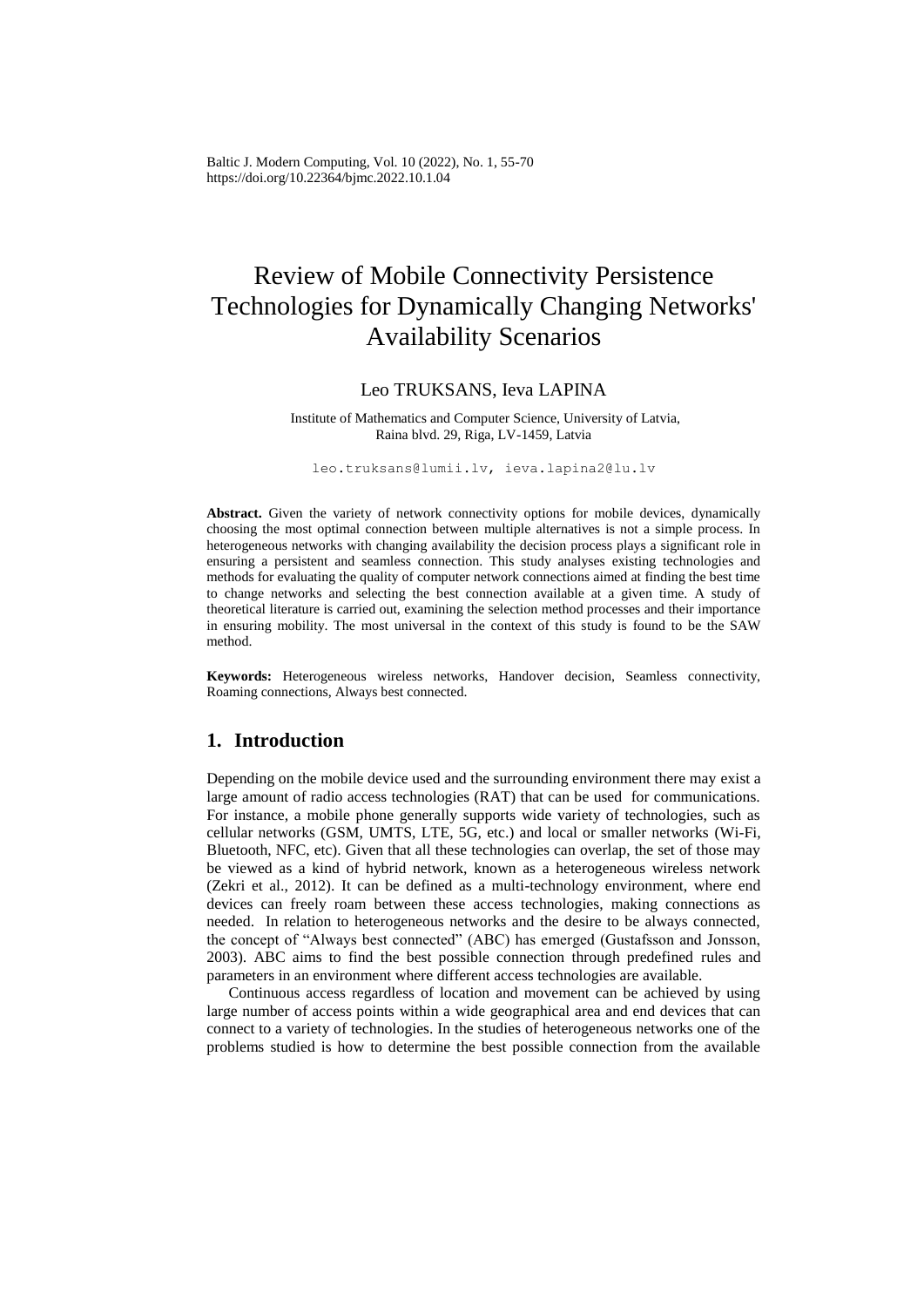ones when networks are constantly changing (Goyal et al., 2017). To have a persistent connection it is necessary to keep up with the available networks and their quality in order to, if the need arises, allow a handover to a new access point. The handover process from one access point to another is a complicated procedure, that includes the decision of choosing the best connection.

Depending on networking technologies available, horizontal or vertical handover can be used (McNair and Zhu, 2004). Horizontal handover means that a mobile terminal changes connections between one type of access points, for example, two Wi-Fi stations. Vertical handover entails switching between different technologies. This allows to get the best aspects from each technology used, but it may require extra measures for connection comparison (Obayiuwana and Falowo, 2017; Srivastava and Misra, 2016).

Handover process itself can happen in different ways called soft or hard handover (Sivvam et al., 2018). Hard handover can be executed firstly by disconnecting from the current connection and then connecting to the new one. This means that at some point between the two phases the device has no active connection. Otherwise, the device can first connect to the new access point and only then disconnect the previous one. This is called soft handover. The device will always have an active connection during the handover process. It should be noted that the possibility to be connected to multiple networks at the same time is dependent on the device used.

Last major handover classification is the reason to do handover (Sivvam et al., 2018). It can be done based on need or the so called voluntary transition. In the former approach interest for new connection arises only when the current one is deteriorating so handover happens based on need. In the latter approach the connection may also be changed if it is good enough, but there is a better connection than the current one. In this case there is a continuous monitoring of alternatives with a goal of finding an even better connection.



**Fig. 1.** Processes included in the connection handover

Handover consists of multiple steps (see Fig. 1). Usually it is divided in connection monitoring, decision making and handover itself (Goudarzi et al., 2015). Connection monitoring collects information about available connections and their quality parameters. Information that is collected during monitoring process is used to make a decision. Then, a quality comparison method is used, that can give a definitive answer about the need to switch connections. The last step is to do the handover if the appropriate decision has been made. All three steps need to work fast and united to provide seamless handover between different networks.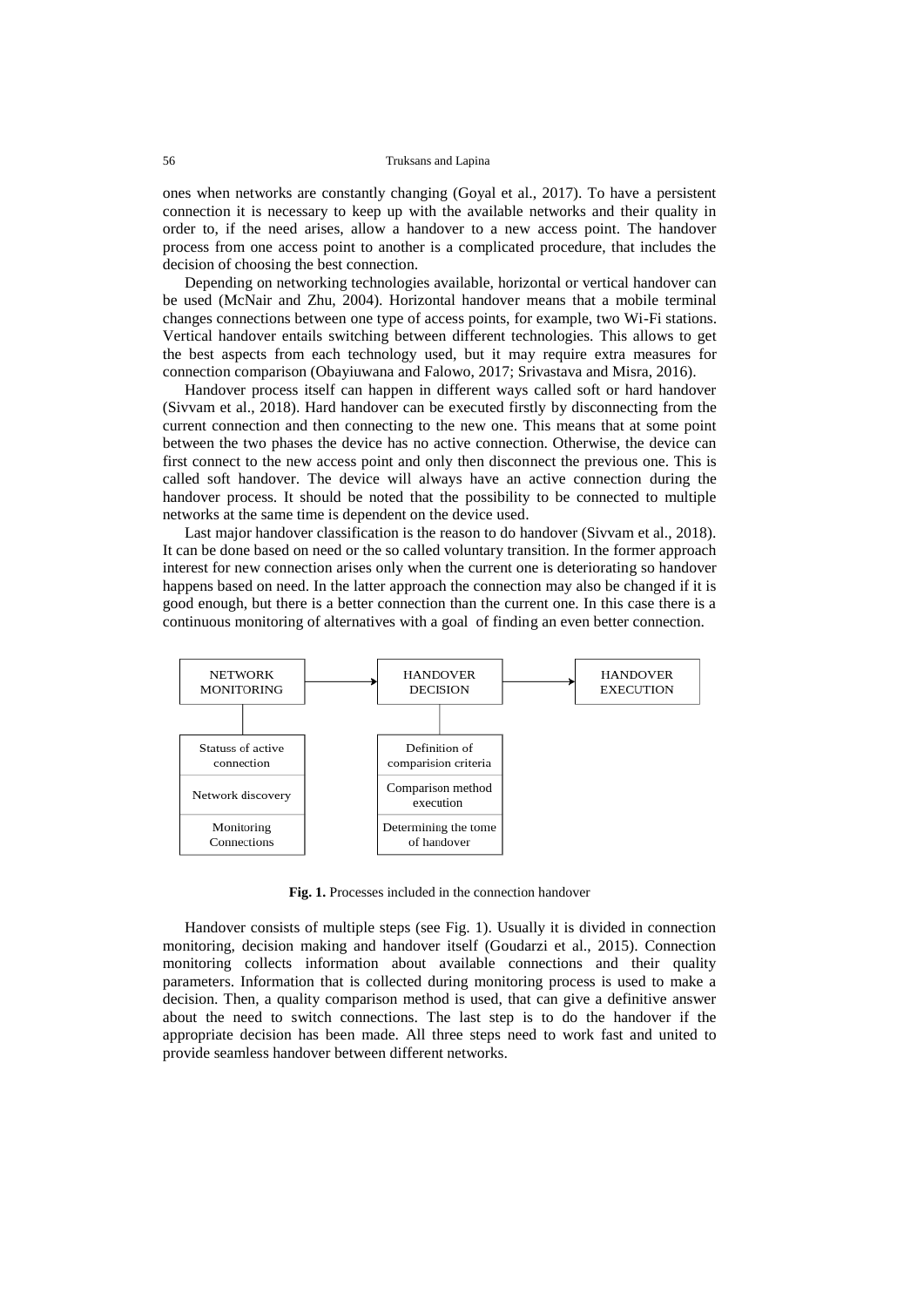In terms of choosing the best connection, different types of strategies may be used, which differ based on who assesses the alternatives and who makes the final decision as seen in Figure 2. In one case the decision could be made in centralized fashion on the side of the operator. Decision is based on the basis of customer allocation by available access points, nearby networks and their working capacity and on policies defined by network providers (Sgora et al., 2009). The decentralized way is to make a decision at the clients side, where the decision is made by the device or the user itself.



**Fig. 2.** Connection decision process between multiple access points: (a) Centralized decisionmaking: 1) client transfers information to the centralized agent through the existing connection, 2) agent determines the optimal connection and sends the information to the client 3) customer executes handover (b) Decentralized decision making: 1) client collects information about available connections and chooses the best 2) client executes handover

Other strategies that are hybrids between centralized and decentralized approaches may be distributed. For example, one approach could be for end device to receive some necessary information from an agent on the network. Since we are looking to have connectivity regardless of provider or network type, only decentralized method is studied in this paper.

#### **2. IEEE 802.21 and protocols for continuous mobility**

In 2009, IEEE published framework 802.21, which is referred to as MIH (Media Independent Handover). It aims to facilitate a rapid and seamless transition between different radio access technologies. MIH framework provides a standardized way for network detection, selection and handover between networking standards in the IEEE 802 group and cellular technologies. MIH consists of three services (see Figure 3) (Fratu et al., 2011):

- Media Independent Event Service (MIES)
- Media Independent Information Service (MIIS)
- Media Independent Command Service (MICS)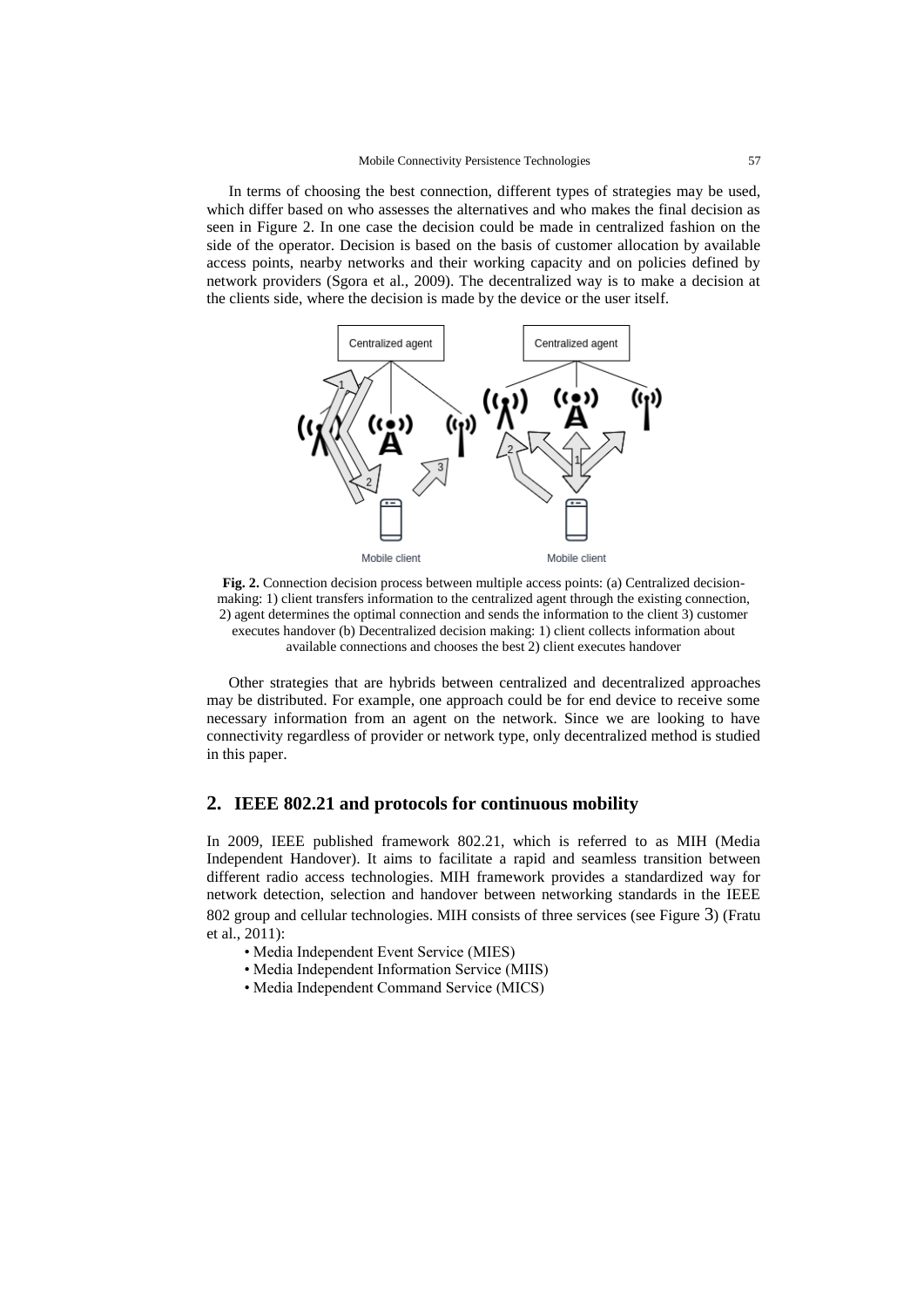

**Fig. 3.** Media independent handover framework (Fratu et al., 2011)

MIES follows changes in the lower layers (physical, data link). For example, whether the connection has been established and is active or has it stopped working or will do that soon. MIIS is responsible for collection of information on cases such as access point locations, relevant service providers, usage costs, safety concerns, QoS data and other information that can aid in the decision making process. MICS based on information provided by MIIS and MIES allows MIH client to initiate certain command such as handover initiation and execution.

It should be noted that the functionality of this framework does not include carrying out the handover process itself. The MIH framework itself does not make any decisions, it merely defines a mechanism to allow the parts involved to interact with each other. The connection selection procedure depends on the implementation by the developers and is not defined in the protocol itself.

The MIH framework has not been extensively implemented. There are a number of attempts at introducing continuous handover using MIH. This is usually done in addition to one of the mobility support protocols, such as MIP or SIP, which are responsible for the continuity of sessions. A survey of mobility support protocols can be found in (Zhu et al., 2011). One study proposes a mobility solution using MIH and MIPv4. Study presents a client/server model that uses tunnelling mechanism to ensure continuity of sessions by switching between different wireless technologies. Best network is selected based on throughput measurement. Another similar study analyses the latency of handover process using a combination of MIH and ProxyMIPv6 standard (Song et al., 2011). As a result it concludes that the addition of MIH helps to reduce latency as different access technology methods do not need to be used.

Independently form IEEE802.21, the 3GPP at almost the same time developed Access Network Discovery and Selection Function (ANDSF) which like MIH aids in finding and choosing the best network. It allows to discover both 3GPP and non-3GPP networks. Based on this mechanism, when clients device connects to mobile network, ANDSF server transfers mobility policy and the network discovery information to the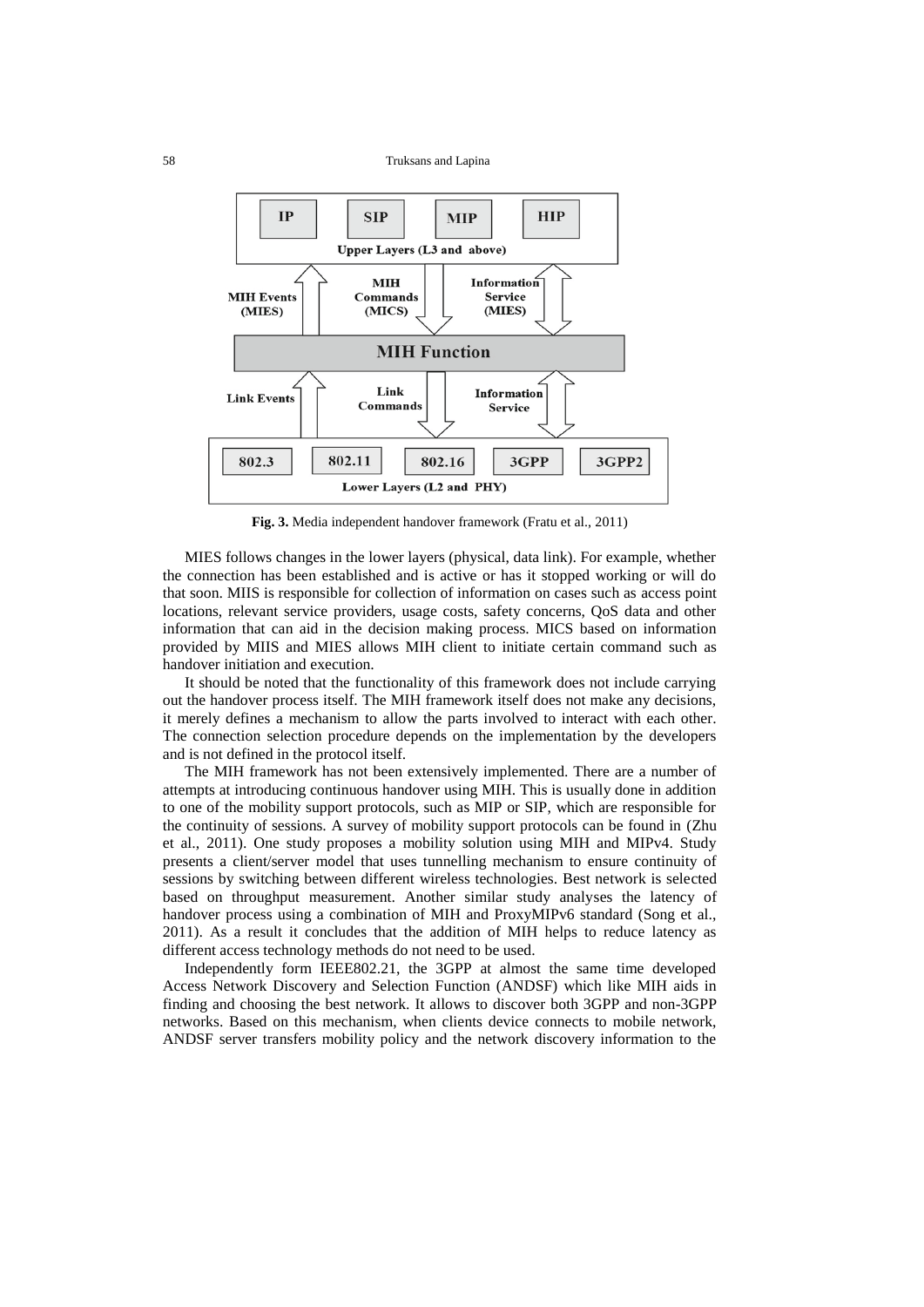users device. End device in the opposite direction to the ANDSF server forwards information about its location. Based on this information exchange client side can choose the best network (Yang et al., 2016).

For session continuity, the connection handover protocols are supplemented with mobility support protocols. They aid the handover process by saving running sessions while connection changes from one access point to another. It is done by maintaining original IP addresses of session or linking a new address to the old one. Previously mentioned MIP protocol is one of the options. It works on the principle that when a user moves between networks, two IP addresses are maintained that help to identify the device independently from the devices location (Zhu et al., 2011).

A notable widely used implementation of continuous usability can be found in Apple's iOS feature "Wi-Fi Assist". Because Apple's iOS is closed-source, it is difficult to know exactly how this feature is implemented. But from users perspective, when the feature is activated the switch between cellualar and Wi-Fi will happen automatically if a poor Wi-Fi signal is detected (WEB, a).

#### **3. Criteria for selecting a connection**

To make a choice between available connections it is necessary to identify metrics that allow quantitative comparisons between different connections. Making decision can be considered a very complex problem, as there is a wide range of criteria to be applied and their combinations, which in some cases may even conflict with each other. If multiple criteria are used there exists a large amount of combinations that each implementation chooses to use (Márquez-Barja et al., 2011).

To evaluate available connection, network-specific metrics can be used. In wireless connections, one of the most common characteristics is the signal strength or signal power. However, QoS parameters could be as important in the selection process. Also important is need to use parameters that provide information on the capabilities of the end devices. It is particularly important to know what kind of interfaces are available, as this would indicate what type of connection technologies this equipment can use. Similarly information on the geographical location of the equipment, the speed of movement of the equipment and the battery capacity could influence the final decision. Depending on which applications the client uses at any specified time, the needs of the programs may also vary. The last significant criteria group can include user expectations. Users may have specific service quality requirements or even a preference for a specific technology. Similarly, end-users may have a certain threshold for monetary costs, as well as security considerations.

When analysing the criteria to be used, it is important to understand what information is available at once and what information should be obtained by measurement or demand. The handover decision should not be influenced by the speed of measurement analyses. A static criterion that can be read instantly will not have a big effect on operation speed. In contrast dynamic criterion will need extra time to monitor and compute the results.

It is just as important to assess how accurate the corresponding values are and how dynamically they change or can change in the near or distant future. A criterion such as signal strength may have a very rapid fall or increase in real world conditions. It is important to understand how quickly it will be possible to react to these changes and to appropriately assess the impact of the use of these criteria on the final results.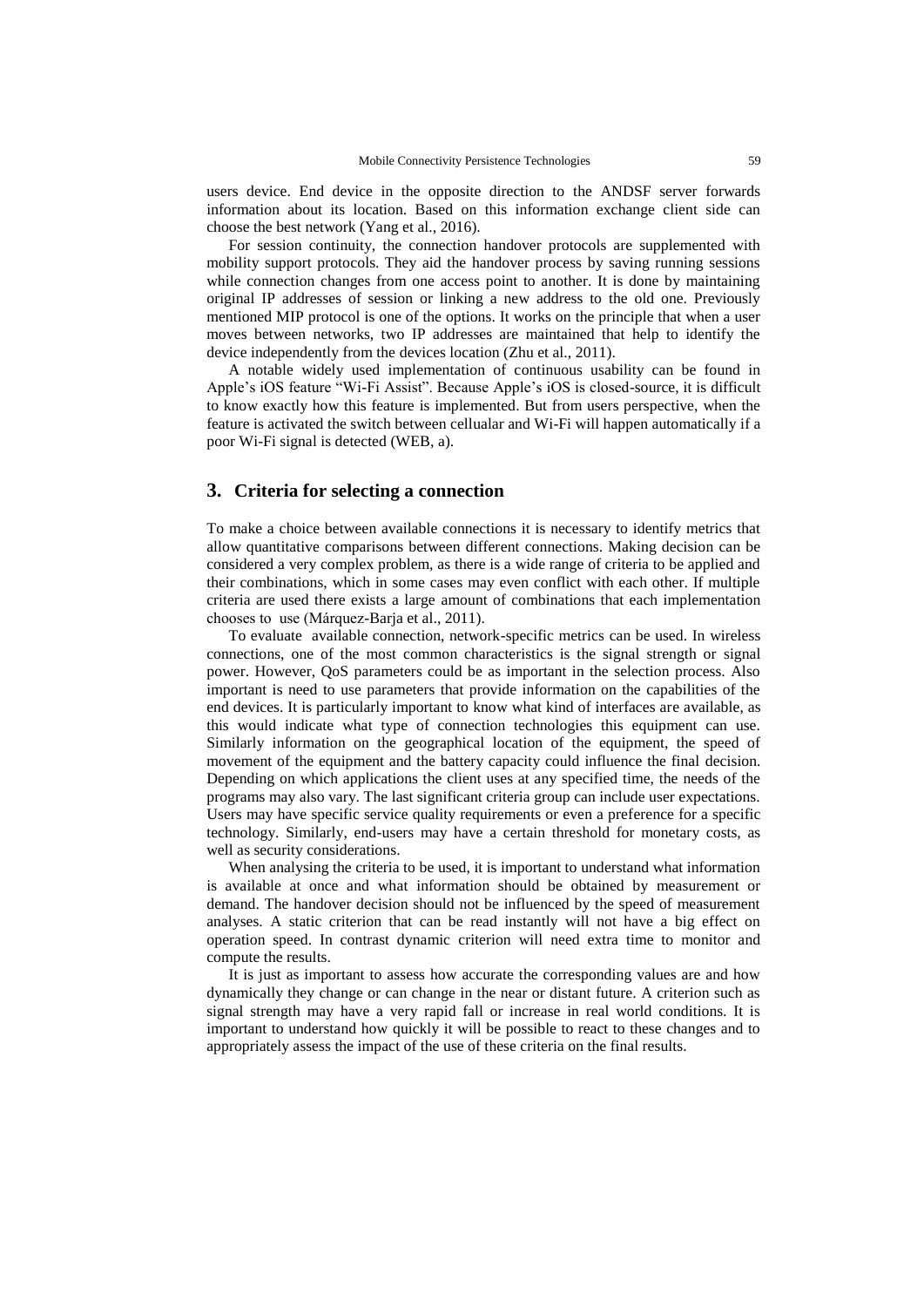#### **4. Selection methods**

Research literature offers a variety of network selection techniques that try to achieve the ABC strategy. Each method has its own level of complexity, flexibility and credibility. Typically the methods are based on an algorithm that selects the best connection by using the predefined criteria as variables in the function. Some of the most mentioned methods in the literature are examined within the scope of this section. For each of the methods the selection procedure, the applications offered in the literature and analysis of the methods is looked at.

#### **4.1. One criterion method**

Traditionally wireless networks use one criterion to make the decision. Typically it is the received signal strength (RSS). But between different types of radio networks it is improper to use relative RSS value because its range varies across different radio networks, thus producing incomplete results. When comparing between different types of networks additional computations or parameters must be used. The method of one criterion has very low complexity and fast computation. However it is not always a reliable characteristic, which can lead to the fact that the results obtained do not represent the true state of the connection. Nor does this technique include user, device or application needs that could affect the choice of best connection.

Given that several network options could be with similar results evaluation process is usually supplemented with additional comparison techniques that help determine the need for handover and the time when to execute it (Lal et al., 2007). These techniques are usually used in one criterion method but they can also be found in other methods. These techniques appear with different names based on implementation but in this case they will be called: threshold, hysteresis and waiting timer. All three techniques can be used at the same time, but depending on their application they may be also used in different combinations.

Threshold technique indicates a metric value that when surpassed or dropped below activates the handover or related processes. Threshold can be used in different ways, for example if the current connection has a sufficiently good signal strength above set threshold, it is not worth switching to another connection. Or, if a possible alternative network surpasses a threshold it can be regarded as a good alternative.

In case of hysteresis, it is taken into account that the values constantly change in some fluctuating range. Thus, under of influence of hysteresis, potential network comparison results can be considered to be at the worst possible fluctuation by subtracting a certain value form all measurement results. Often hysteresis technique is simply called measurement offset.

Waiting interval mainly helps to mitigate the ping-pong effect where a device constantly shifts between two or more networks. It is done by implementing a wait or sometimes called dwell time for a certain interval until a new transition can be made. It is expected that results for the potential connection stay stable and do not deteriorate within the prescribed time interval. If the results degrade during wait period, the time shall start from anew. Waiting time can easily be combined with threshold, so that the counting starts when measurement goes above or below certain values. Waiting time often is adjusted depending on the movement speed of the mobile device to adjust to the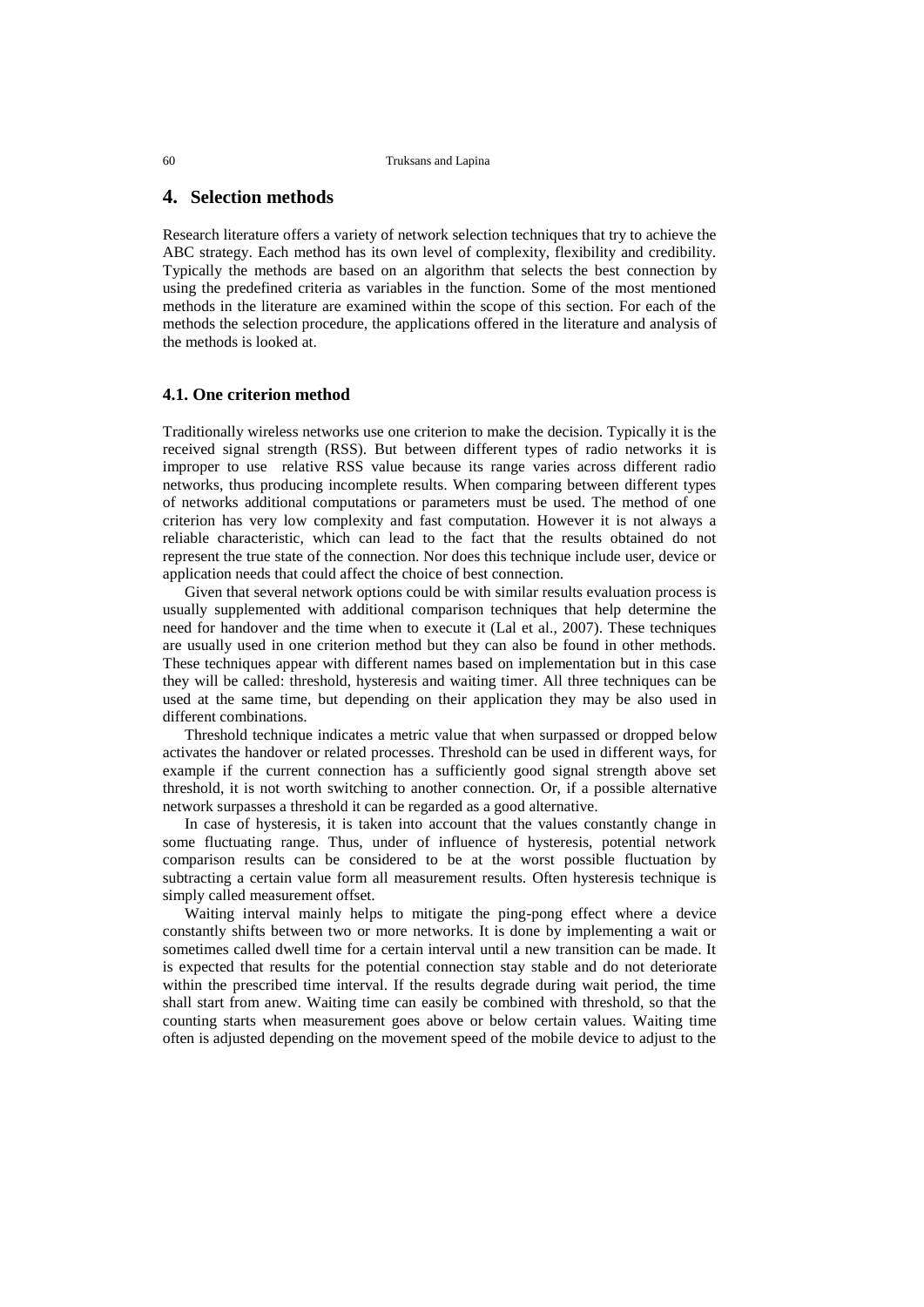measurement change time. In (Kunarak and Suleesathira, 2020) a simulation is done that shows differences in amount of handovers with and without dwell time.

As an example of this criterion method, the standard for LTE mobile networks may be considered (WEB, b). It uses signal strength to compare connections by deploying an event reporting system that records changes of measurements of available connections. In principle, events include different cases of exceeding the threshold and comparing the measurement of connections, in specific cases also including hysteresis.

#### **4.2. Multi-criteria methods**

Multi-criteria methods include techniques that primarily aim to compare a range of potential candidates. It is done using a number of criteria that can describe the differences between all the alternatives. Result of using these methods gives a sorted list of all the alternatives based on the used criteria and their importance. These methods are also widely used outside of network qualification, for example they are often used in stock markets. A large number of multi-criteria methods exist with its own specific characteristics and application techniques, so it is not possible to highlight one specific method that is superior to others. Some commonly used methods will be looked at.

**4.2.1. SAW method.** Simple additive weighting (SAW) or cost function in other literature is one of the easiest assessment methods that helps to rank potential candidates, by determining whether there exists any benefit to choose another alternative instead of the current one. As a result the network with the smallest estimated cost size is the network that is the best choice in the appropriate situation. Functions general formula for calculating networks n cost size  $f_n$  is given in formula (1) (McNair and Zhu, 2004).

$$
f_n = \sum_{s} \sum_{i} W_{s,i} \times \mathcal{P}_{s,i}^{\prime}
$$
 (1)

Function evaluates the network based on the services and criteria used where  $p_{s,i}^n$ denotes cost for criterion i to do service s in network n, but  $w_{s,i}$ , weight for criterion i to do service s. In some cases, it is used without service breakdown (Hong et al., 2009). In that case, networks are evaluated according to the parameters selected and their weights. Corresponding weights for each criterion are selected depending on the importance of the criterion, assigning a value between zero and one, taking into account that the sum of all weights must be equal to one. When selecting this method a good knowledge of the criteria used is needed, as different weights will result in appropriate changes in the results. Given that the purpose of the cost function is to find a network with the lowest result, if a criterion exists that requires the value to be as high as possible, then an inverse value should be used.

The first time, the cost function was proposed for use in the process of selecting the best network was in 1999 (Wang et al., 1999). In work, its authors offer a mechanism for selecting best connection, which includes comparing networks by their cost values. The work suggests that mobile users themselves could determine the weights to be used in the network selection process for each parameter. It may not be the most appropriate solution as end users may not be knowledgeable enough to make these decisions.

Articles that offer solution using cost function use it according to their required situation. In one work connections are compared using cost function, however WLAN networks are always preferred if the choice is between WLAN and WWAN connections as they usually have higher available bandwidth and lower monetary costs (Hong et al.,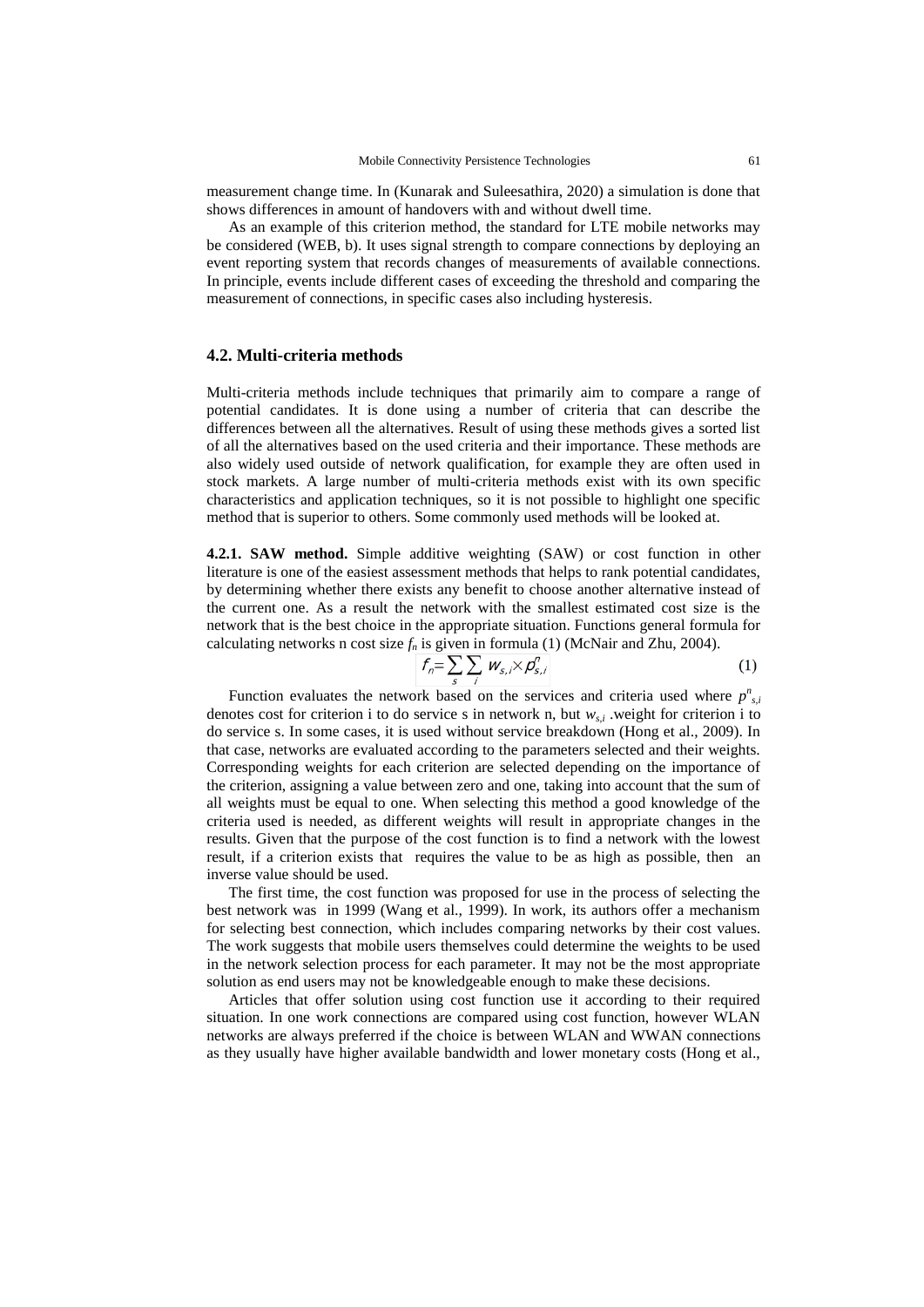2009). Another work suggests a way to optimize the network selection process so that the cost function is calculated and the delays that may occur during the calculation are relieved (Zhu and McNair, 2004). This is achieved by introducing a network shutdown factor that helps to identify networks that do not meet the required requirements. For example, if a connection is unable to provide a minimum delay time for a real-time service, it should be removed immediately from the list of potential candidates. Another source offers a modified SAW algorithm called Enhanced SAW (E-SAW) (Maaloul et al., 2013). This algorithm involves exclusion of invalid connections before the main SAW evaluation, thus saving on result computing time.

**4.2.2. MEW method.** Another algorithm that uses weights to determine the results is Multiplicative exponent weighting (MEW) or in other literature Weighted Product Model (WPM) (Savitha and Chandrasekar, 2011). The method is quite similar to SAW's technique. The main difference is that the criteria are multiplied, not summed with each other. MEW functions formula to get *i* networks result *A* using *j* criterion where *w* denotes weight for criterion and *x* is the value of criterion is as follows:

$$
A_{\overline{r}}\prod_{j} X_{\overline{i},j}^{W_j} \tag{2}
$$

Because MEW uses exponents and data is raised to the power of weights value, calculations become fractional exponents that can be harder to calculate, and will very rapidly attain a large number of decimal numbers. Depending on monitored criteria values it has a possibility to develop into very small numbers that can not be easily saved onto memory.

**4.2.3. AHP method.** The method of the analytical hierarchy process (AHP), divides the best connections selection process into a hierarchical way in different levels to facilitate the evaluation process by dividing it into smaller tasks. The top of the hierarchy shows the goal that need to be reached, while the available alternatives lay at the very lowest level, with sub levels filled with selection criteria. Based on this hierarchy, procedures may be carried out that will result in calculation of weights that are to be assigned to each criterion for each alternative.

| Intensity of<br>importance | <b>Explanation</b>                                                                         |  |  |  |  |
|----------------------------|--------------------------------------------------------------------------------------------|--|--|--|--|
|                            | Both elements contribute equally                                                           |  |  |  |  |
|                            | Slight favour on one element over another                                                  |  |  |  |  |
| .5                         | Strong favour on one element over another                                                  |  |  |  |  |
|                            | Element is strongly favoured over another and its dominance is<br>demonstrated in practice |  |  |  |  |
| 9                          | Absolute importance of element over another element                                        |  |  |  |  |
| 2,4,6,8                    | Intermediate values used as compromise between two adjacent<br>judgments                   |  |  |  |  |

**Table 1.** AHP pairwise comparison scale

First step in calculating the weights is to draw up a pair comparison matrices. With the help of matrices qualitative judgments are transformed into numerical values.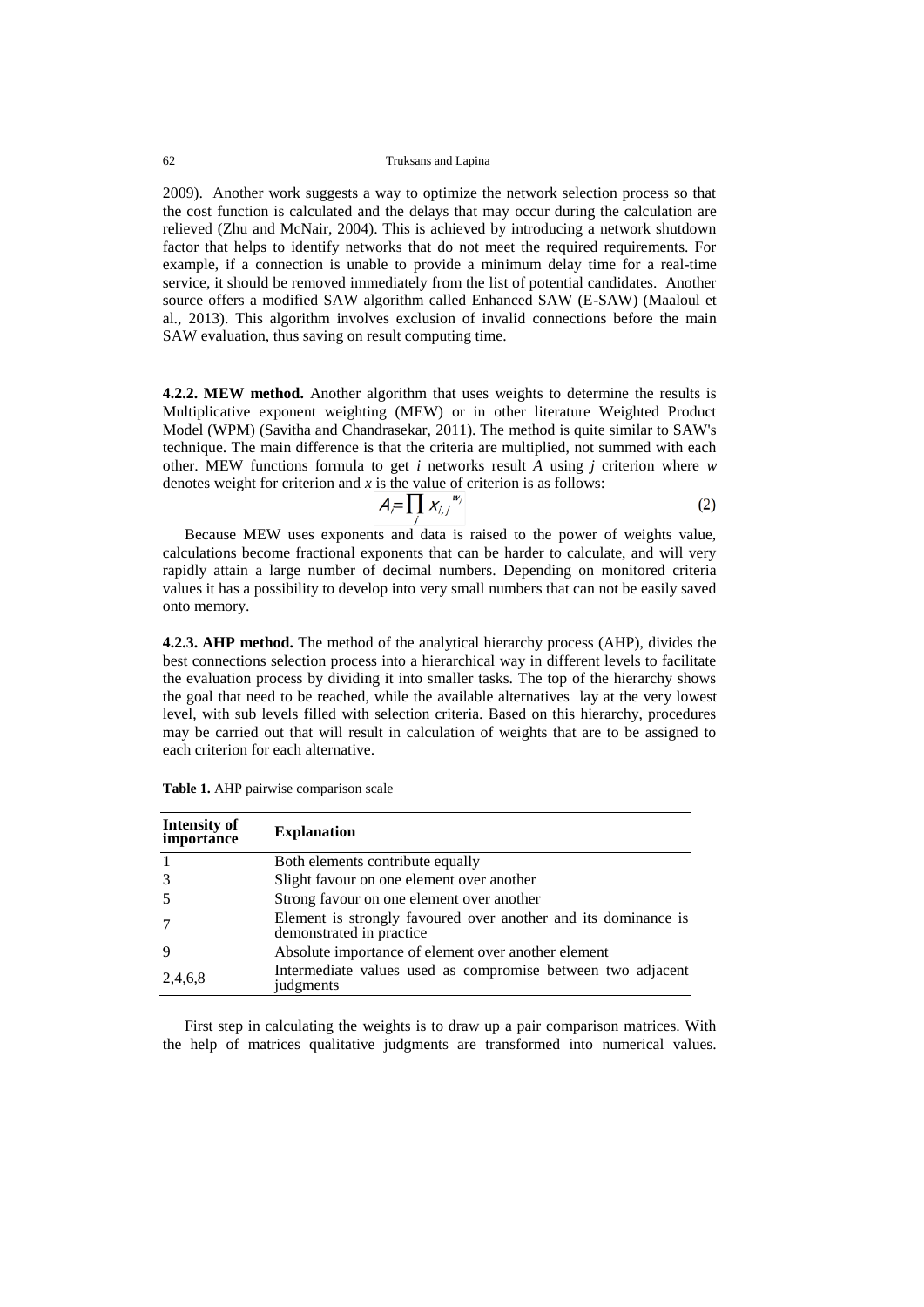Matrices are created by comparing how important each of the criterion is relative to another criterion at the corresponding hierarchical level. This is done using a special 9 point intensity of importance scale that helps to assess the significance of each criterion (Table 1). On the scale, the value 1 indicates that the two comparable criteria are equally important and have an equal impact on the expected result. Conversely, value 9 indicates that one of the criteria is extremely more important than the other and that the change in this criterion should also have a significant impact on the resulting value.

Using the scale specified in Table 1, a matrix  $X$  can be created in which the element  $x_{ii}$  is obtained by evaluating the i-criterion relative to the j criterion, or each element in the matrix row is evaluated relative to each element in the column (3).

$$
X=[x_{ij}]=\begin{vmatrix} 1 & X_{12} & \cdots & X_{1n} \\ 1/X_{21} & 1 & \cdots & X_{2n} \\ \cdots & \cdots & \cdots & \cdots \\ 1/X_{n1} & 1/X_{n2} & \cdots & 1 \end{vmatrix}, 1\leq i, j\leq n
$$
 (3)

According to the matrix formula (3), you can see that when comparing the criterion to itself, the value will always be 1, i.e. for all i,  $x_{ii} = 1$ . In addition, if  $x_{ii} = Y$ , then  $x_{ii} =$  $1/Y$ , which means that only  $n(n-1)/2$  criteria should be compared in the n×n dimension matrix.

For criteria weights, it is necessary to calculate the priority vector. To do this, the created matrix is modified so that the sum of each column is 1. This is done by dividing each element of the matrix by the sum of its corresponding column. Then, the arithmetic mean value is found for each row, which creates a priority vector when combined.

Because comparison uses a person's subjective judgment, it is necessary to carry out procedures for verifying consistency. For example, if the signal strength is more significant than bandwidth and the bandwidth is more significant than the delay time, it follows that the signal strength should be more significant than the delay time. If this is not the case, there are illogical data that will not produce the correct results. For consistency comparison purposes, the author of AHP method established a consistency ratio formula (Saaty, 2000).

Given that AHP helps to determine what weights should be assigned to each of the criteria, this method is sometimes proposed to be combined with another multi-criteria method. In one of the literature sources, AHP is combined with Grey relational analysis (GRA) method (Fu et al., 2010). As a result, parameter weights are obtained using the AHP method, but GRA is used to calculate the result using these weights. A similar solution is proposed by combination of AHP with TOPSIS method (Goyal and Kaushal, 2019), that will be looked at next.

**4.2.4. TOPSIS method.** Techniques for Order Preference by Similarity to Ideal Solution method aims to find the best alternative closest to the perfect solution, but furthest from the worst case. The best and worst solutions are obtained on the basis of the amplitude at which the values of the selected criteria are available. Thus, the best alternative is to consider the connection, which is closest to the best solution using Euclidean distance and farthest away from the worst solution.

TOPSIS procedure involves several steps (Yoon and Hwang, 1995). A normalized array of choices is first constructed between the alternative connections *i* and the criterion  $j$  (4). The weighted normalized matrix is then calculated using the predefined weights  $w_i$  (5). The third step sets out the ideal (A+) and negative ideal (A-) solution (6).  $J_1$  is accepted in this function if it is a benefit criterion (the value must be as high as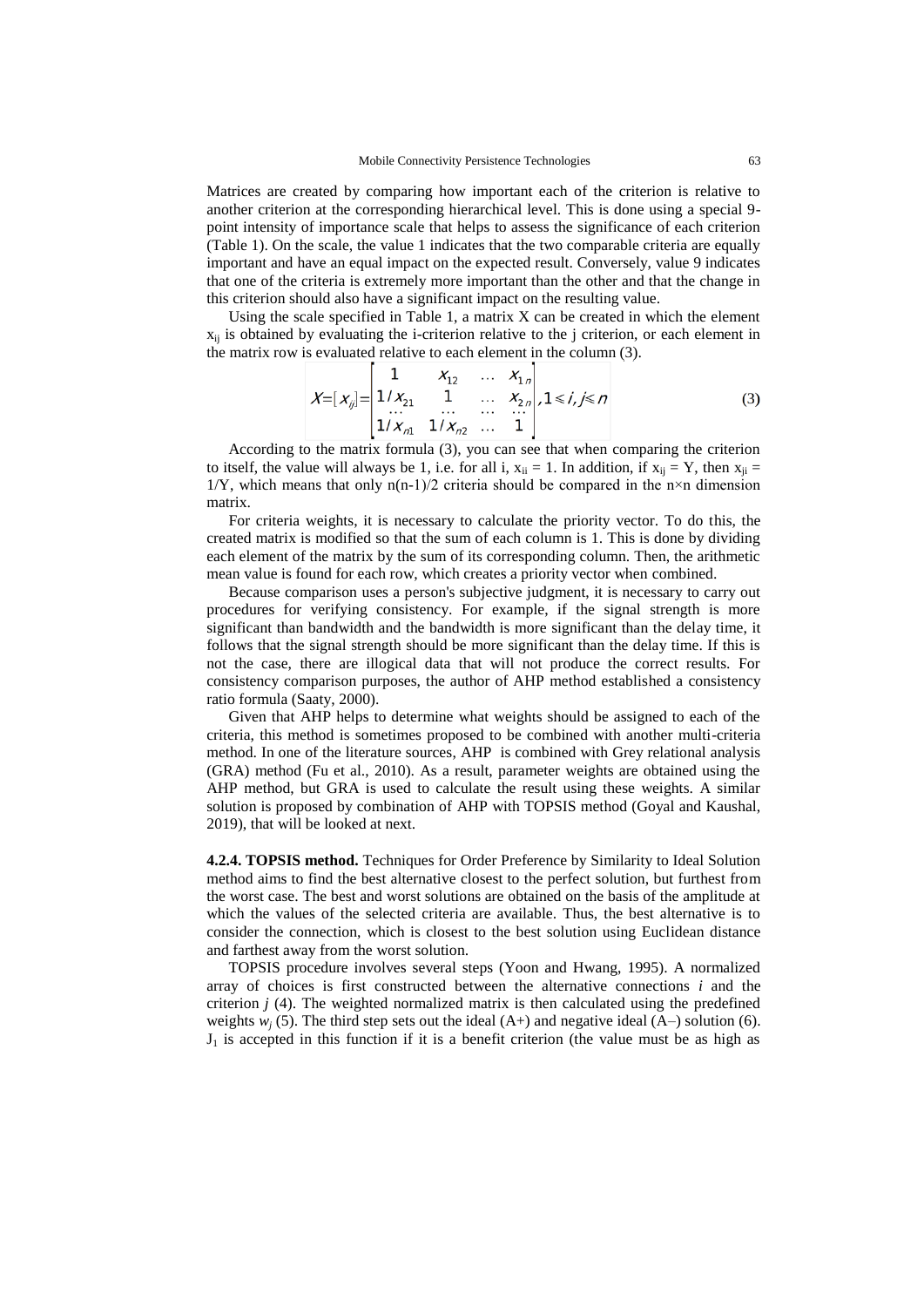possible) and  $J_2$  if it is a cost criterion (the value must be as low as possible). On this basis, the distance to the best (Si+) and worst (Si-) solution is defined for each of the alternatives, using the Euclidean distance (7). As a result, for each alternative, close proximity to the ideal solution can be calculated (8)). The results can be arranged in ascending order, where an alternative with the highest result is the best solution.

$$
r_{ij} = \frac{x_{ij}}{\sqrt{\sum_{i=1}^{n} x_{ij}^2}}, \quad i = 1, \dots, m; \quad j = 1, \dots, n
$$
 (4)

$$
V_{ij} = r_{ij} \times w_j
$$
\n
$$
A^+ = \{v_1^+, v_2^+, \dots, v_n^+\} = \{(\max_{j} v_{ij} | j \in J_1), (\max_{j} v_{ij} | j \in J_2) | i = 1, \dots, m\}
$$
\n(5)

$$
A = [v_1, v_2, \ldots, v_n] = [(min \limits_{j} v_{ij} / j \in J_1), (min \limits_{j} v_{ij} / j \in J_2)] \neq 1, \ldots, m]
$$

$$
S_{j}^{+} = \sqrt{\sum_{i=1}^{n} (\nu_{ij} - \nu_{j}^{+})^{2}}
$$
  
\n
$$
S_{j} = \sqrt{\sum_{i=1}^{n} (\nu_{ij} - \nu_{j})^{2}}
$$
 (7)

$$
P_{\overline{i}} = \frac{S_i}{S_i^+ + S_i} \tag{8}
$$

Literature offers a number of enhancements to TOPSIS method, which help to optimize the process of selecting connections. Two different methods of improvement are proposed in one of the sources (Alhabo and Zhang, 2018). One of the methods uses entropy to determine weights for criteria. In the other method, it is proposed to use the results of standard deviation in the determination of weights. Mostly, the second method produced better results, but in the case of small network cells, the first method was the dominant one. The study (Lahby and Sekkaki, 2017) compares method of TOPSIS and the method of cost function. The work concludes that using the TOPSIS method provides better results between data flows, looking at background, talk, interactive, and streaming flows.

**4.2.5. Analysis of multi-criteria methods.** There are a number of studies that have attempted to compare several of the techniques in terms of the quality of the networks. The most frequent purpose of such works is to conclude which methods are better applicable according to data objectives and what criteria are optimal for the different techniques.

The publication (Obayiuwana and Falowo, 2017) provides an extensive overview of the multi-criteria methods used in the comparison process. It looks at 10 different multicriteria methods. For each of the methods its working process and use0 in other studies is looked at. The work does not include a broad comparison of methods, but it outlines how the choice of criteria and weights can affect final results. The work also presents results on the frequency of using different criteria for each multi-criteria method. There you can see that the most commonly used criteria are bandwidth, monetary costs, delays, delay fluctuations and packet loss rates.

A practical comparison of multi-criteria methods was carried out in a 2010 study (Martinez-Morales et al., 2010). In the work its authors analyse different methods for voice and data connections on 4G networks. The main findings in the work indicate that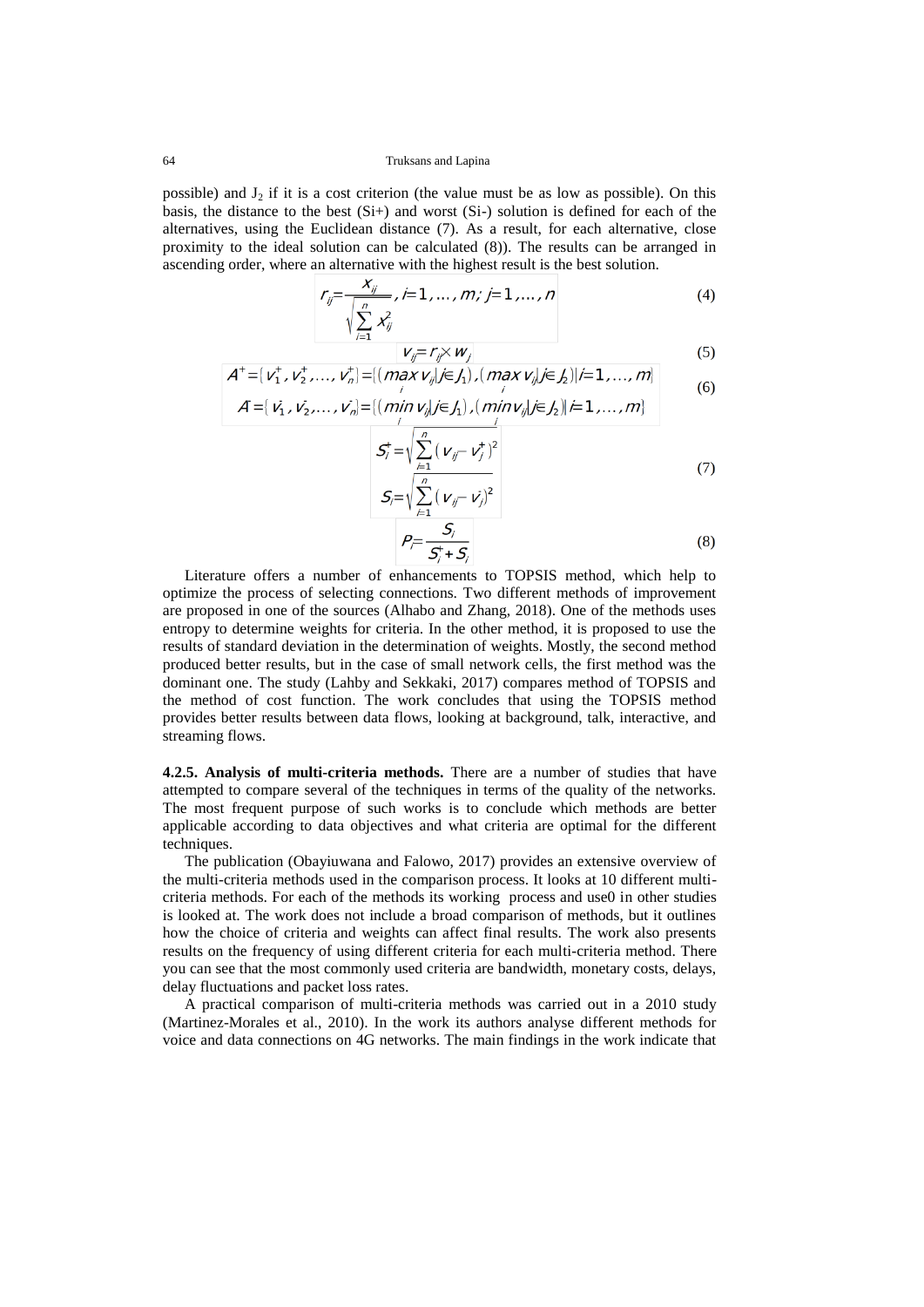SAW and TOPSIS methods are well-suited for voice data connections, resulting in a smaller packet delays, while GRA, MEW and ELECTRE techniques are better for use in data connections, resulting in better throughput.

### **4.3. Fuzzy logic method**

Multi-criteria methods include techniques that primarily aim to compare a range of potential candidates. The decision-making structure of the fuzzy logic may be divided into three steps: data fuzzification, conclusion making and data defuzzification. At the data fuzzification stage, the input data is converted from binary logic to fuzzy logic. At the conclusion stage, conclusions on the decision to be taken are drawn on the basis of the data and decision-making rules established. In the final phase, the final conclusions are defuzzified by turning them back into binary logic. In Figure 4, you can see graphically how the decision-making process of the fuzzy logic is taking place.



**Fig. 4.** Decision making process using fuzzy logic

For data fuzzification, it is first necessary to define the linguistic values of logical variables for each of the parameters to be used in the decision-making process. For example one criterion value could be: "bad", "medium" and "good". Further, each of these groups needs to define the area and membership functions of the values that are acceptable to them. The value area is all the values that a variable can accept in the corresponding group. Based on these sizes, a home function is created. In order to do this, each value in the defined area must be assigned a degree of membership in the interval [0; 1]. The formula (9) shows one way that membership function may be defined. The display of this function in the coordinate plane can be seen in Figure 5, which shows all three linguistic features.

$$
\mu(x) = \begin{cases}\n0 & , \text{if } x \le 35 \\
\frac{x-35}{15} & , \text{if } 35 < x \le 50 \\
1 & , \text{if } 50 < x \le 65 \\
\frac{85-x}{20} & , \text{if } 65 < x \le 85 \\
0 & , \text{if } x > 85\n\end{cases}
$$
\n(9)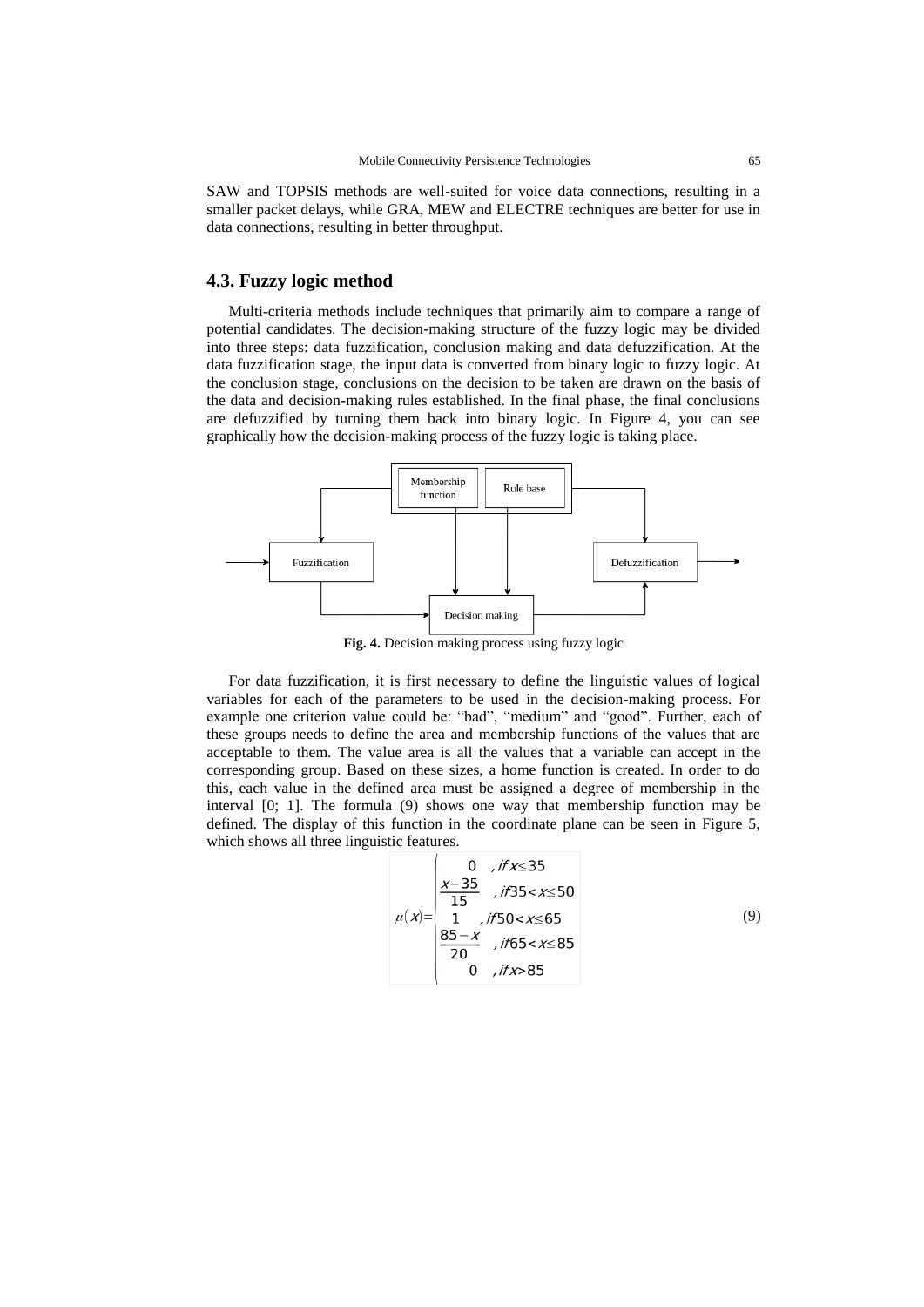66 Truksans and Lapina



**Fig. 5.** Decision making process using fuzzy logic

Membership functions can be defined as straight lines, as in this case, or they can be defined in the form of curved lines using, for example, Gauss distribution (Tsai et al., 2016). As a result, when the entry values are received, they are allocated to the corresponding linguistic group, using membership functions. If a value belongs to more than one function, a union of the two functions may be considered where the largest value of both functions is taken, or a intersection of both functions in which the smallest of the values of both functions is selected (Lootsma, 2013).

In order to arrive at any conclusions on the data provided, it is necessary to define the rules for the decision making. The rules are written in "IF...THEN..." shape. Most often rules consist of a combination of several parameters associated with "AND", "OR" and "NOT" operators. Based on how many parameters are used and how many linguistic values each parameter is allocated, the number of rules to be defined will also change. Lastly, it is necessary to defuzzify the result. One of the most common defuzzification methods is the use of a centre of gravity that returns the centre value to the area under the home function (Takagi and Sugeno, 1985).

In one of the publications, fuzzy logic is used to reduce the ping-pong effect on mobile networks when the machine moves between the borders of several base stations. In this work, the signal-to-noise ratio, bandwidth and device power were used as criteria. The results obtained indicated that the use of fuzzification was able to reduce unnecessary switching between networks by 68% and to eliminate ping-pong effects by 92% (Tsai et al., 2016).

Another publication offers an algorithm that determines the quality of the network using three criteria: RSS, the speed of the mobile machine, and the load of access points. The proposed solution offers the normalization of heterogeneous network data using fazzification. The algorithm provided is valid only for low movement speed networks. However, when a device is moving at high speeds, a 15%-50% probability of failure to switch the connection is observed, which makes it impossible to use the solution in realtime systems (Wu, 2011).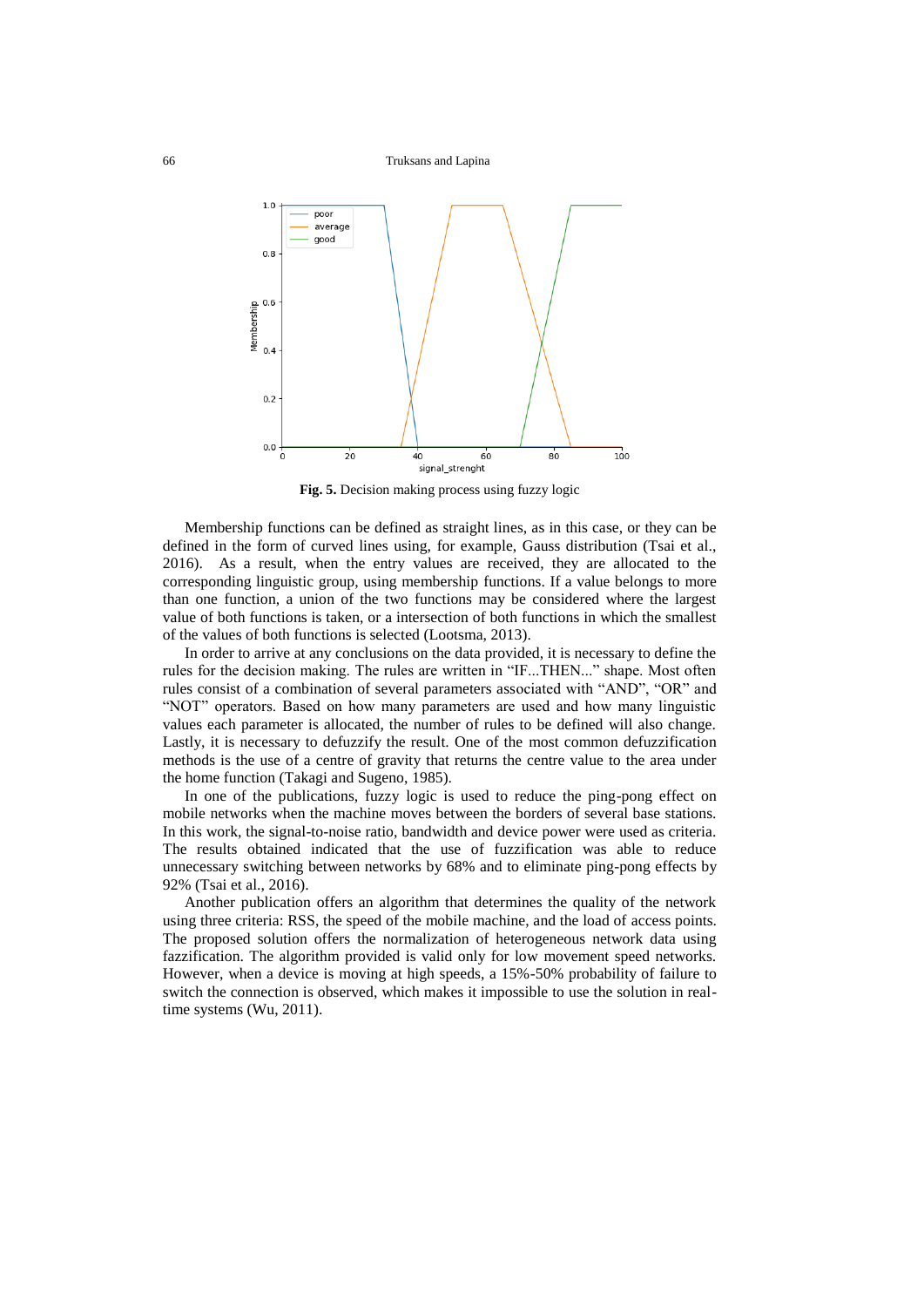#### **5. Comparison of methods**

The selection methods that have been studied so far are trying to find the best connection in a variety of ways. On the basis of the theory analysis, Table 2 makes a concise comparison between the methods discussed in this work. The following section will briefly describe the results of each method against the selected criteria.

One of the main criteria in the comparison process is the possibility to do so using a number of criteria. Using one criterion method it is not possible but in the other methods examined, the number of comparison criteria can be chosen freely according to the situation. Next comparison parameter includes the condition that user expectations are represented in the network choice. Because one criterion method is usually based solely on connection quality information it does not include user expectations in results adoption. The other methods examined may take into account user need, depending on the criteria selected. In the case of multi-criteria methods, the comparison criteria may weighted to appropriate representation. Similarly, in the fuzzy logic method, the results can be adjusted according to different preferences using membership functions. The

| Table 2. Comparison of decision methods |  |  |
|-----------------------------------------|--|--|
|-----------------------------------------|--|--|

| <b>Comparison</b><br>Criteria              | One<br>criterion<br>method | <b>SAW</b>                            | <b>MEW</b>          | <b>TOPSIS</b>         | AHP                    | <b>Fuzzy</b> logic |  |
|--------------------------------------------|----------------------------|---------------------------------------|---------------------|-----------------------|------------------------|--------------------|--|
| <i>Multiple</i><br>criteria                |                            | $^{+}$                                | $^{+}$              | $^{+}$                | $^{+}$                 | $^{+}$             |  |
| Core Process                               | <b>Best value</b>          | Weighted<br>sum                       | Weighted<br>product | Distance<br>principle | Hierarchy<br>principle | Fuzzification      |  |
| User need<br>inclusion                     |                            | Depending on used comparison criteria |                     |                       |                        |                    |  |
| Application<br>context<br>identification   |                            | Medium                                | Low                 | Medium                | Medium-<br>high        | High               |  |
| <i>Implementation,</i><br>usage complexity | Low                        | Low                                   | Medium              | Medium-<br>high       | Medium-<br>high        | High               |  |
| Adaptability                               |                            | Medium-<br>high                       | Medium-<br>high     | Medium-<br>high       | Medium-<br>high        | Medium             |  |
| Efficiency                                 | Low                        | Medium                                | Medium              | Medium                | Medium                 | High               |  |

"application identification context" criterion indicates the possibility to change settings for the selection process based on what the connection is intended for. This means that the method should allow to compare connections in different ways, depending on what type of data will be sent through the connection. Multi-criteria and fuzzy logic methods have options that can help to influence the decision making based on different services or data flows used, but one criterion function because it is very static has no option in this regard.

One criterion method will be the easiest to use, especially if signal strength is the chosen criterion as it requires no active monitoring. Multi-criteria methods depending on the algorithm can be quite simple in case of SAW method that requires very few calculations to TOPSIS and AHP that will need more steps to get the result. Fuzzy logic in this case will be the hardest to implement as it takes a lot of complex calculations that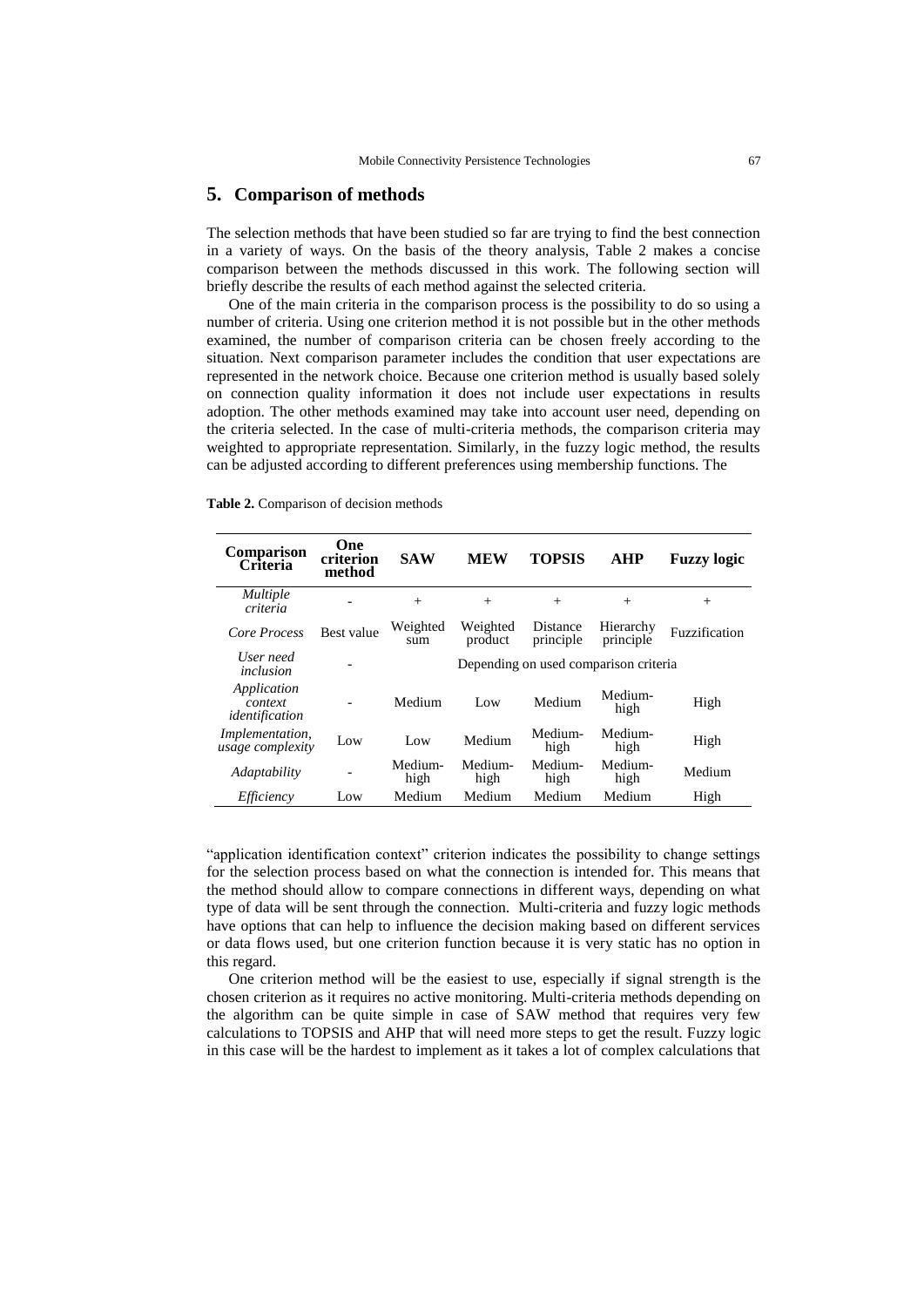get exponentially larger as more criteria are used. All methods are quite effective at determining the best option, but using one criterion it is not possible to represent all aspects of the connection, that can be done using only multi-criteria or fuzzy logic methods that can look at the problem from different sides. Lastly in case of heterogeneous networks it is extremely important to have the option to compare networks using different access technologies. Depending on the criteria used one criterion method may need some extra data modifications to be able to compare different technologies. Same goes for multi-criteria methods that will need normalized data to easily compare different networks. Because fuzzy logic already involves data transformations no extra steps will be needed to use this method between heterogeneous networks.

All the methods have their different specific aspects that make them appropriate to be used in different scenarios. If rapid results are required, the traditional one criterion method is the best option. It may not represent the most correct results, but if a small fault tolerance is acceptable it is the easiest and fastest one to implement. To get more optimal results some kind of multi criteria method should be chosen. If computation time is not critical then with good configuration fuzzy logic can present very good result although it will require a lot more device energy and time. For accurate and stable results that do not require so much calculations SAW or TOPSIS multi criteria methods can be chosen. For only two networks TOPSIS gives extreme data, so it is not particularly a universal solution, but it can be a good option if comparisons will happen between a large amount of connections at the same time. Because MEW uses exponents and data will be raised to the power of weights value calculations become fractional exponents that can be harder to calculate, and will very rapidly attain a large number of decimal numbers. Depending on monitored criteria values it has a possibility to develop into very small numbers that can be easily saved onto memory. SAW method does not require large amounts of calculations and it can use large amounts of criteria. Hardest thing to adjust for this method would be the weight values to get the most optimal results. But with a bit of knowledge this method can be used even in heterogeneous networks without sacrificing time and computing power.

## **6. Conclusion**

This paper included an overview of the handover decision processes that aim to sustain connections while mobile devices move from one network to another. Main goal of handovers is to maintain network connectivity continuity by finding the proper time to switch networks and calculating the most appropriate networks based on every sides needs and capabilities. Six prominent comparison methods where analysed: One criterion, SAW, MEW, AHP, TOPSIS and Fuzzy logic. If vertical handover is needed where switch happens between different technologies it can be seen that traditional handover strategy using one criterion is not sufficient. Thus a more complex strategy needs to be implemented that could take into account more data. Multi-criteria solutions in this case are the best solution.

The most appropriate method will differ based on implementation, but overall among the most optimal, easiest to use, implement and modify depending on needed context will be the SAW method. Other methods in their results and complexity are not far off and in some cases could be the better choice. Particularly, if more computing resources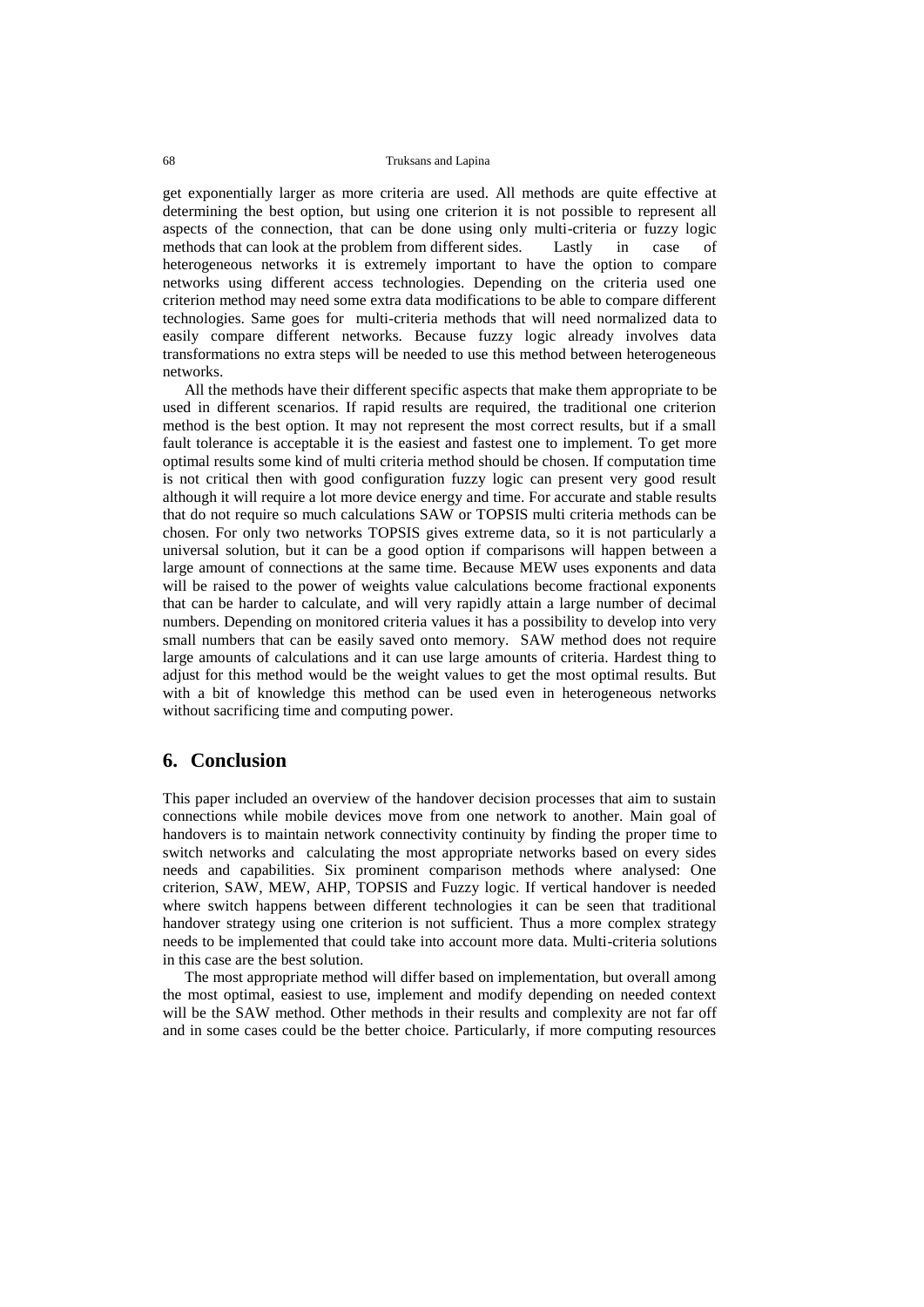and longer calculation times are allowed, fuzzy logic could present high proficiency results.

#### **Acknowledgments**

The research has been supported by the European Regional Development Fund project "Multidimensional room and area scanning system (TADSS)" (No. 1.1.1.1/18/A/139)

#### **References**

- Alhabo, M., Zhang, L. (2018). Multi-criteria handover using modified weighted TOPSIS methods for heterogeneous networks. *IEEE Access*, *6*, 40547-40558.
- Fratu, O., Boucouvalas, A. C., Gavrilovska, L., Prasad, R. (2011). RIWCoS: Possible approach for the reconfiguration of the hybrid wireless access networks. In *2011 2nd International Conference on Wireless Communication, Vehicular Technology, Information Theory and Aerospace & Electronic Systems Technology (Wireless VITAE)* (pp. 1-5). IEEE.
- Fu, J., Wu, J., Zhang, J., Ping, L., Li, Z. (2010). A novel AHP and GRA based handover decision mechanism in heterogeneous wireless networks. In *International Conference on Information Computing and Applications* (pp. 213-220)
- Goudarzi, S., Hassan, W. H., Anisi, M. H., Soleymani, A. (2015). A comparative review of vertical handover decisionmaking mechanisms in heterogeneous wireless networks. *Indian Journal of Science and Technology*, 8(23), 1-20
- Goyal, T., Kaushal, S. (2019). Handover optimization scheme for LTE-Advance networks based on AHP-TOPSIS and Q-learning. *Computer Communications*, *133*, 67-76.
- Goyal, P., Lobiyal, D. K., Katti, C. P. (2017). Vertical handoff in heterogeneous wireless networks: A tutorial. In *2017 International Conference on Computing, Communication and Automation (ICCCA)* (pp. 551-566)
- Gustafsson, E., Jonsson, A. (2003).Always best connected. *IEEE Wireless communications*, 10(1):49–55.
- Hong, K. H., Lee, S. K., Kim, L. Y., Song, P. J. (2009). Cost-based vertical handover decision algorithm for WWAN/WLAN integrated networks. *EURASIP Journal on Wireless Communications and Networking*, *2009*, 1-11.
- Kunarak, S., Suleesathira, R. (2020). Multi-criteria vertical handoff decision algorithm for overlaid heterogeneous mobile IP networks. *Journal of the Franklin Institute*, *357*(10), 6321-6351.
- Lahby, M., Sekkaki, A. (2017). Optimal vertical handover based on TOPSIS algorithm and utility function in heterogeneous wireless networks. In *2017 International Symposium on Networks, Computers and Communications (ISNCC)* (pp. 1-6). IEEE.
- Lal, S., Panwar, D. K. (2007). Coverage analysis of handoff algorithm with adaptive hysteresis margin. In *10th International Conference on Information Technology (ICIT 2007)* (pp. 133- 138). IEEE.
- Lootsma, F. A. (2013). *Fuzzy logic for planning and decision making* (Vol. 8). Springer Science & Business Media.
- Maaloul, S., Afif, M., Tabbane, S. (2013). Vertical handover decision policy based on the end user's perceived quality of service. In *2013 27th International Conference on Advanced Information Networking and Applications Workshops* (pp. 493-498). IEEE.
- Márquez-Barja, J., Calafate, C. T., Cano, J. C., Manzoni, P. (2011). An overview of vertical handover techniques: Algorithms, protocols and tools. *Computer communications*, *34*(8), 985-997.